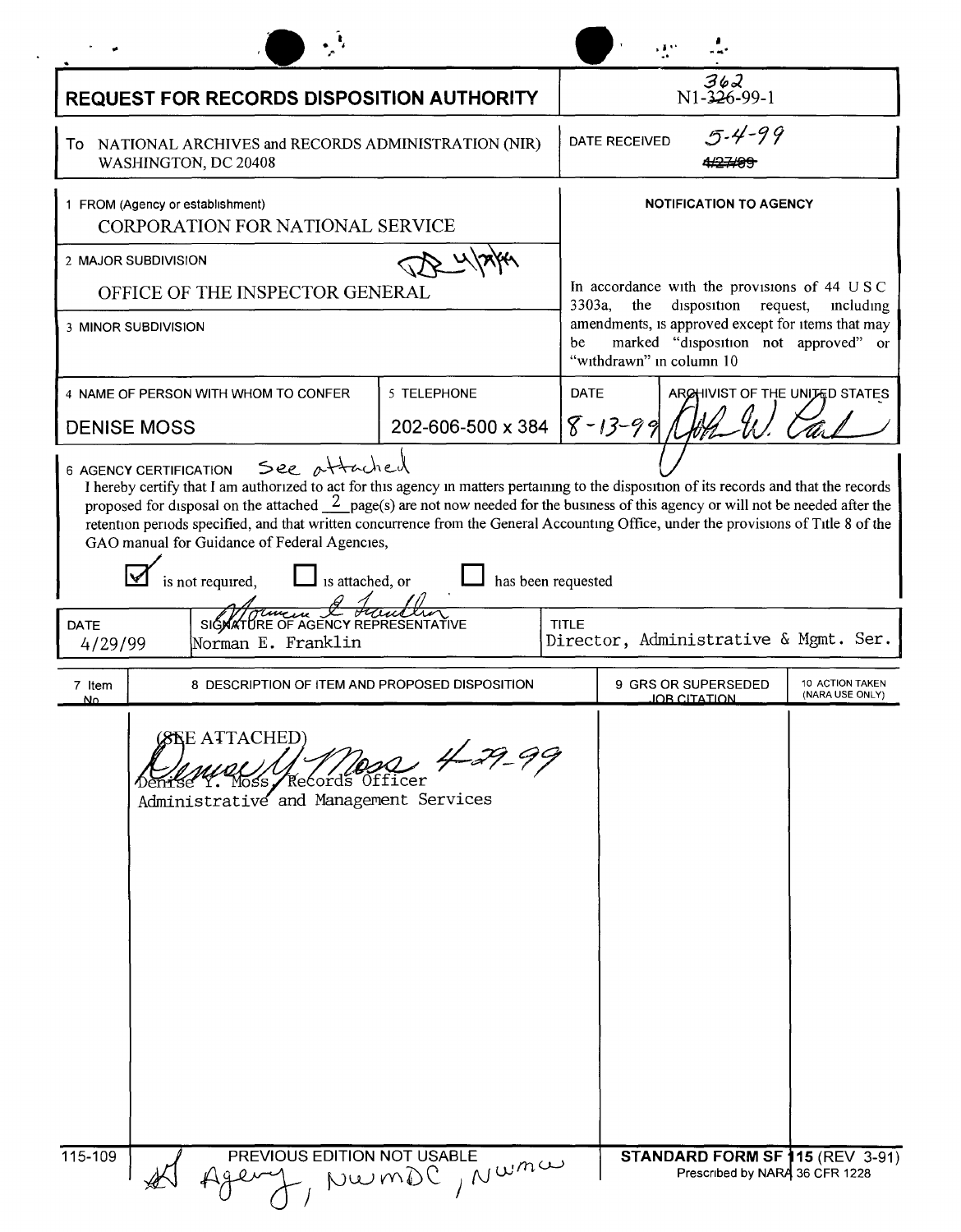



## **INSPECTOR GENERAL RECORDS**

## 1. Investigative Case Files

Case files developed during investigations of known or alleged fraud, abuse, and irregularities and violations of laws and regulations. Cases relate to agency personnel, programs, and operations administered or financed by the agency, including files on volunteers, grantees, or contractors and their employees who are the subject of an investigation. This also includes investigative files relating to employees and complaints.

a. Files containing information or allegations which are of an investigative nature, but do not relate to any specific investigation such as anonymous or vague allegations, etc, This includes files of complaints that are resolved without a full, formal OIG investigation.

Disposition: Temporary. Destroy when 5 years old.

t. Case files meeting one or more of the following criteria: (1) cases which involve national media attention; (2) cases relating to congressional directed investigations of programs or senior officials (CEO, Executive Directors or all other Office Directors and (3) cases resulting in major agency policy changes. The Inspector General shall determine permanent cases according to this criteria.

Disposition: Permanent. Place in inactive file which case is closed. Cut-off inactive case file at end of fiscal year and retire to FRC when 3 years old. Transfer to NARA 20 years after cut-off. (authority Nl-362-96-2)

c. All other investigative case files.

Disposition: Temporary. Place in inactive files when case is closed. Cut-off inactive file at end of fiscal year. Destroy 10 years after cut-off.

2. Audit Case Files

Case files of OIG audits of agency programs, operations and procedures, and external audits of contractors and grantees. Consist of audit reports, correspondence, memoranda, and supporting work papers.

Disposition: Cut-off at end of fiscal year in which case is closed. Destroy 8 years after cut-off.

## 3. Electronic Mail and Word Processing System Copies.

Electronic copies of records that are created on electronic mail and word processing systems and used solely to generate a recordkeeping copy of the records covered by the other items in this schedule. Also includes electronic copies of records created on electronic mail and word